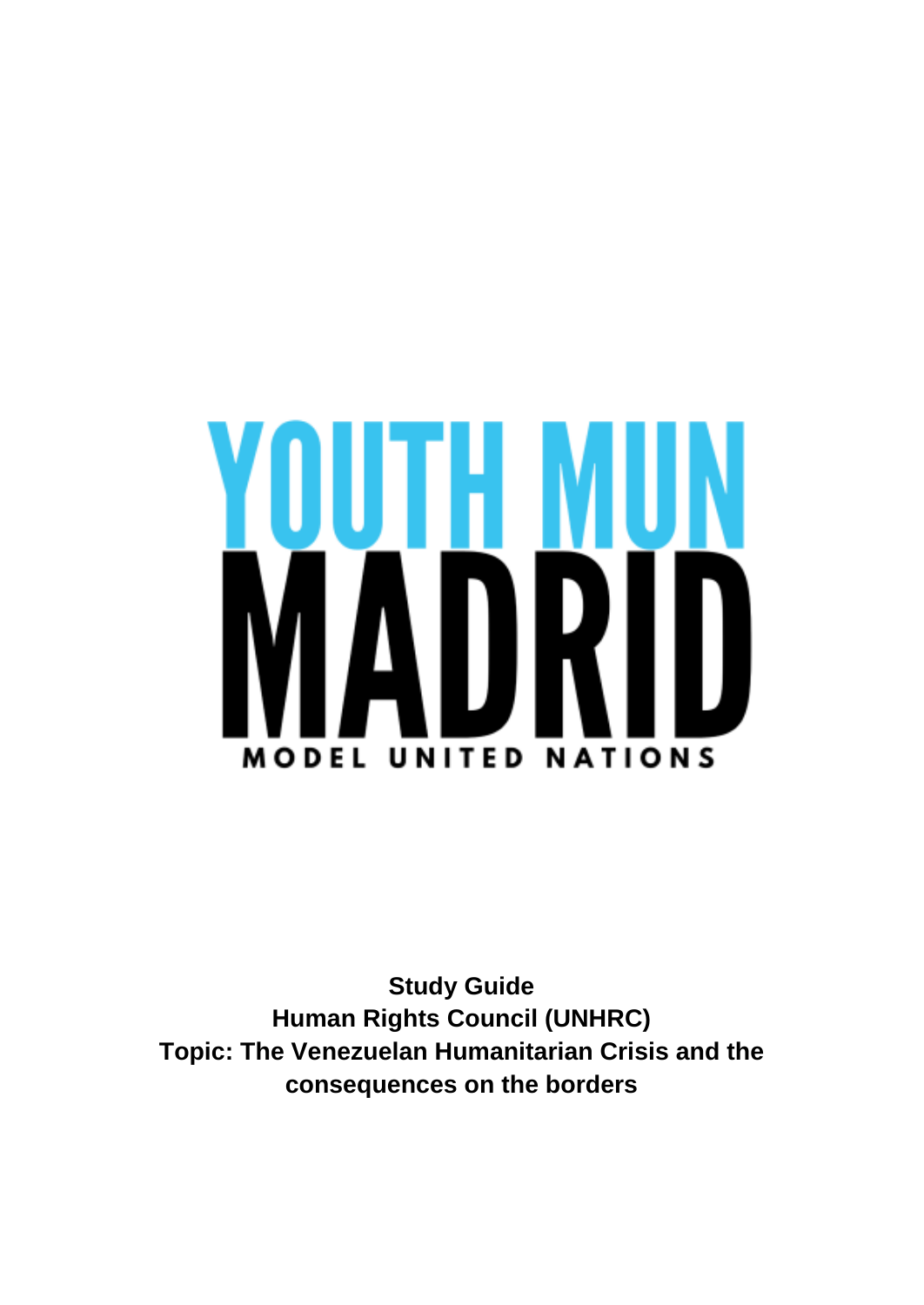**TABLE OF CONTENTS:** 

- **1. ABOUT THE MODEL OF UNITED NATIONS**
- **2. ABOUT YOUTH MUN MADRID**
- **3. ABOUT THE HUMAN RIGHTS COUNCIL**
- **4. ABOUT TOPIC**
- **5. GUIDING QUESTIONS**

### **1. ABOUT THE MODEL OF UNITED NATIONS**

The Model United Nations is a simulation of the UN General Assembly, the UN Security Council, or other multilateral bodies, such as in this case the Human Rights Council.

The objective of this research process is for the delegate to identify the country's position on the issue he or she represents, in order to construct viable policies and solutions. To do this, the participant must study the history and current situation, its legal framework (treaties, resolutions, agreements, etc.), the positions and decisions that have arisen in favour or against, the groups or blocs that have been created, the proposals and solutions that have been presented, among others.

#### **2. ABOUT YOUTH MUN MADRID**

Our mission is to empower tomorrow's leaders sensitized to the problems of the world through Model United Nations.

This initiative, promoted by the Social Promotion Foundation, was born in 2017 with the aim of raising awareness of global education amongst young people in the Community of Madrid through their participation in the United Nations Models.

The project arises from the need to promote Women's Empowerment so they could be "agents of change" for sustained economic growth, political stability, and social transformation of our country. For this reason, it currently relies on non-profit associations and educational centers with this concern.

The general objective is to favor the construction of a global citizenship aware of the challenges of the 2030 Agenda and the engine of universal, inclusive and transversal change that promote the 17 Sustainable Development Goals (SDGs).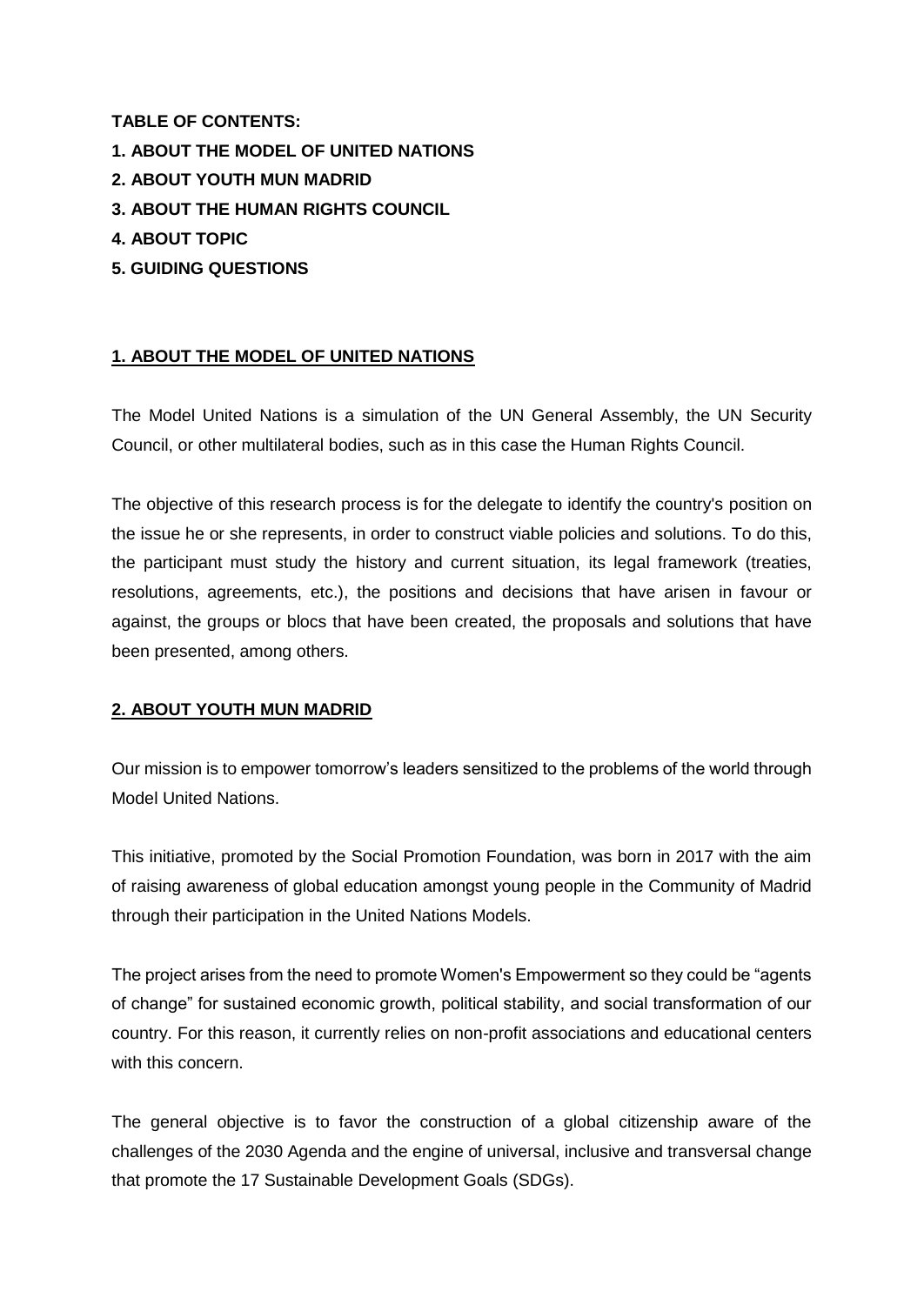# The **position paper** can be sent **until 3 May 2022** to the following address: **youthmunmadrid@promocionsocial.org**

Important: Send a **word document** titled with the name of the committee and country you represent, e.g. 'HHRR USA'; 'ONU MUJER ALEMANIA'. The subject of the email should contain the same title ('HHRR USA'; 'ONU MUJER ALEMANIA').

Please note that you can consult the **rules of procedure** and other supporting documents for submitting the position paper and preparing the Conference on the online platform to which you have access: https://online.youthmunmadrid.com/.

#### **Dress code:**

Delegates' attire must be at all moments appropriate to the relevance of the event. Therefore, compliance with the so-called Western Business Attire is mandatory.

Female: full suit or blazer, with blouse or dress or formal shoe. No jeans or sneakers are acceptable. Cocktail dresses will neither be accepted.

Male: full suit or blazer and formal trousers (no jeans accepted), shirt, tie or bowtie, and formal shoes. Again neither sneakers nor cocktail clothes will be accepted.

#### **3. ABOUT THE HUMAN RIGHTS COUNCIL**

The Human Rights Council is an inter-governmental body within the United Nations system responsible for strengthening the promotion and protection of human rights around the globe and for addressing situations of human rights violations and make recommendations on them. It has the ability to discuss all thematic human rights issues and situations that require its attention throughout the year. It meets at the UN Office at Geneva.

The Council is made up of 47 United Nations Member States which are elected by the UN General Assembly. The Human Rights Council replaced the former United Nations Commission on Human Rights. The Council was created by the United Nations General Assembly on 15 March 2006 by resolution 60/251. Its first session took place from 19 to 30 June 2006. One year later, the Council adopted its; Institution-building package; to guide its work and set up its procedures and mechanisms.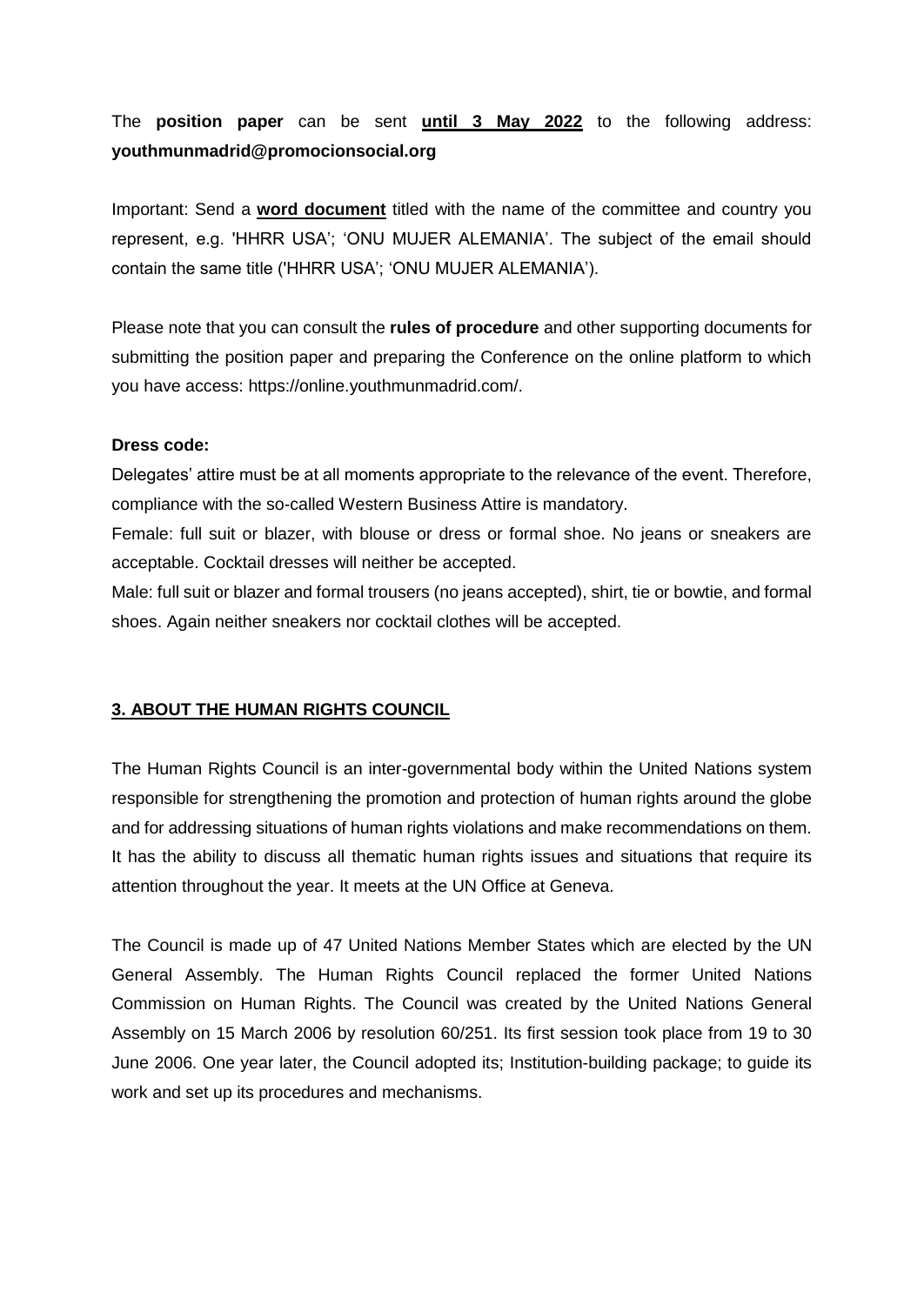# **4. ABOUT THE TOPIC: THE VENEZUELAN HUMANITARIAN CRISIS AND THE CONSEQUENCES ON THE BORDERS**

# **4. 1. Topic background**

Throughout history Venezuelans have opened their arms to welcome immigrants from all over the world. After World War II around half a million Europeans migrated to Venezuela hoping to start a prosperous life. Venezuela has united the most different people<sup>1</sup>. Unfortunately, this land that was not so long ago a flourishing country, rapidly became one of the countries with the highest rates of poverty, with one of the worst humanitarian crises of the 21st century.

From 1999 to 2013 the former president of Venezuela, Hugo Chávez, established a welfare model in the country which included raising pensions, and building houses by expropriating private land. During his administration Venezuela's crime rate started increasing while the national currency, *El Bolivar,* started losing its value everyday, which can also be identified as currency devaluation. Some of the biggest consequences of the previous, was the hyperinflation in the country. Currently, it is higher than 1400%<sup>2</sup>. Moreover, considering that Venezuela used to be one of the biggest oil producers in the world, since the populist party gained power, the oil industry started deteriorating at a fast pace. The oil crisis in Venezuela, due to the poor management and corruption of the country's government, has raised the levels of poverty, being more than 76%<sup>3</sup> of the population, corruption, criminal activity, hyperinflation, emigration, insecurity, and scarcity of primary resources such as water, electricity, oil, gas, food, and many more.

Besides, it is important to mention the repression coming from the dictatorship that has taken many innocent lives due to the support from the Armed Forces.

Even though the crisis in Venezuela is a complex situation, the previous summary includes important aspects to consider the reasons behind the huge exodus that Venezuelans are passing through. A lot of people crossing the border have come to the realization that they have nothing else to lose. "No one puts their children in a boat unless the water is safer than the land". This quote refers primarily to the migratory crisis in Cuba, but both Venezuela and

-

<sup>1</sup> Nations Encyclopedia. *Migration: Venezuela*. 2012. [https://www.nationsencyclopedia.com/Americas/Venezuela-](https://www.nationsencyclopedia.com/Americas/Venezuela-MIGRATION.html)[MIGRATION.html.](https://www.nationsencyclopedia.com/Americas/Venezuela-MIGRATION.html)

<sup>2</sup> World Data. *Development of inflation rates in Venezuela*. 2020. [https://www.worlddata.info/america/venezuela/inflation-rates.php.](https://www.worlddata.info/america/venezuela/inflation-rates.php)

<sup>&</sup>lt;sup>3</sup> Reuters. Extreme Poverty in Venezuela. US News. 2021. [https://www.usnews.com/news/world/articles/2021-](https://www.usnews.com/news/world/articles/2021-09-29/extreme-poverty-in-venezuela-rises-to-766-study) [09-29/extreme-poverty-in-venezuela-rises-to-766-study.](https://www.usnews.com/news/world/articles/2021-09-29/extreme-poverty-in-venezuela-rises-to-766-study)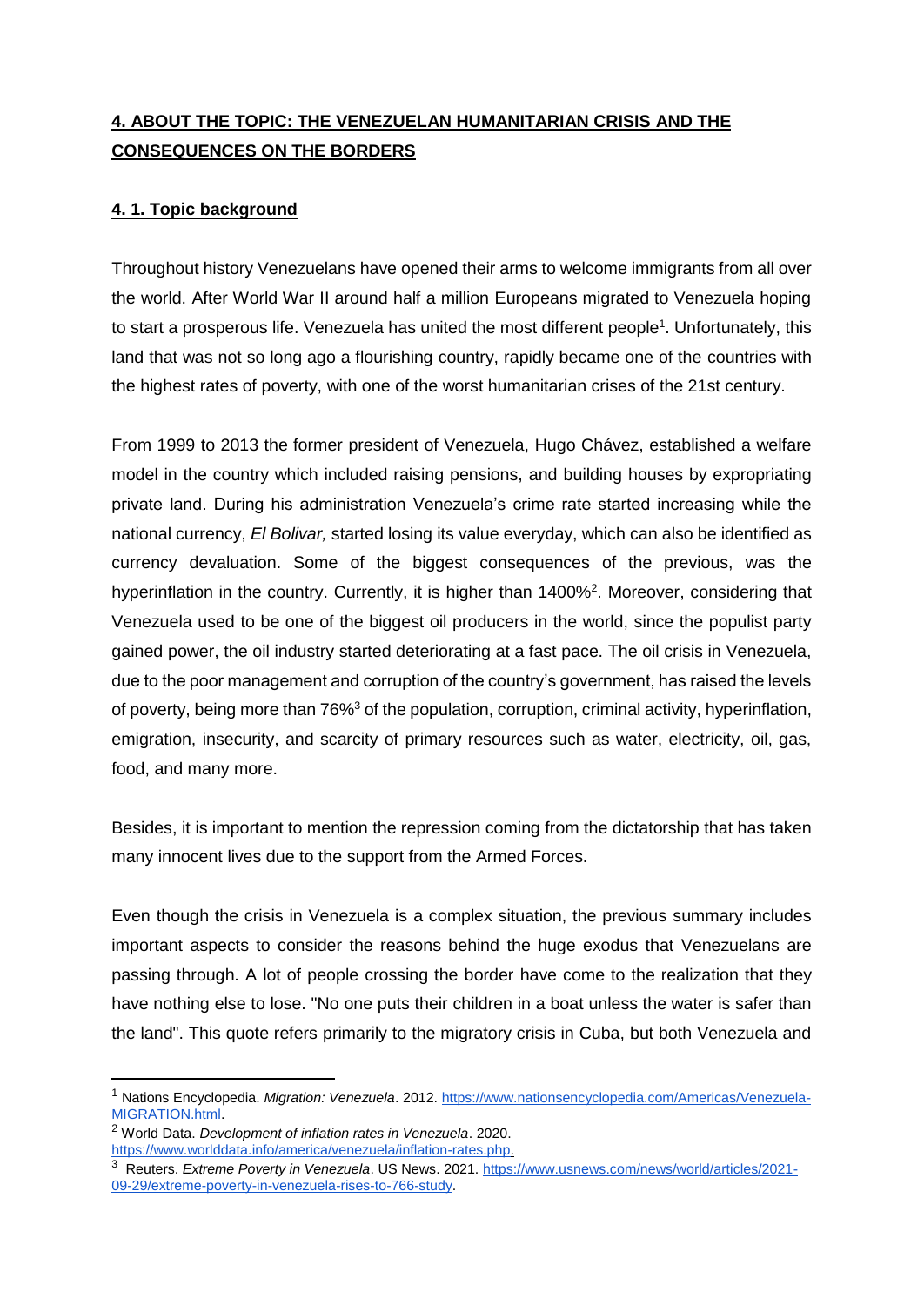Cuba could be considered parallel scenarios, taking into consideration the similarities between them, such as the common source, and analogous consequences.

# **4. 2. International community: past actions**

In consequence of the crisis stated before, in 2020, representatives from Latin American countries hosting most Venezuelans who have fled met as part of the Quito Process, created in 2018 to chart a common response to the Venezuelan exodus. In a meeting in October, participating foreign ministers committed themselves to strengthening international cooperation to address Venezuela's migration and humanitarian crises<sup>4</sup>.

In May, the EU and Spain co-hosted the International Donors' Conference, which raised over €2.5 billion (US\$2.9 billion) to support Venezuelan refugees and migrants in the region. The European Parliament adopted two resolutions on Venezuela, focusing both on the political and on the humanitarian crisis.

An estimated 7 million people needed humanitarian assistance in 2020, the UN Humanitarian Response Plan for Venezuela noted. The plan calls for \$762.5 million to assist 4.5 million of the most vulnerable Venezuelans<sup>5</sup>.

#### **4. 3. Statement of the problem**

-

The drop of oil price due to the USA measurements and the huge inflation Venezuela is suffering due to product shortage which causes prices to rise has led to a huge economical crisis. In fact, Venezuela's inflation was said to be the highest in the world by the Banco Central de Venezuela (BCV) which in 2021 closed with an annual accumulated inflation of 686.4%. However, it is common knowledge that the numbers given by the government authorities are not accurate, considering that in reality inflation is higher than 1400% and is constantly rising.

This economical crisis in addition to the political crisis which the country has undergone since 2013 due to the problems of Maduro's government led to a dramatic humanitarian crisis, which is denied by the president.

<sup>4</sup> Human Rights Watch. *World Report 2021: Venezuela*. 2021. [https://www.hrw.org/world-report/2021/country](https://www.hrw.org/world-report/2021/country-chapters/venezuela)[chapters/venezuela.](https://www.hrw.org/world-report/2021/country-chapters/venezuela)

<sup>5</sup> OCHA. *Venezuela: Humanitarian Response Plan with Humanitarian Needs Overview 2020 (HRP).* 2020. [https://reliefweb.int/report/venezuela-bolivarian-republic/venezuela-humanitarian-response-plan-humanitarian](https://reliefweb.int/report/venezuela-bolivarian-republic/venezuela-humanitarian-response-plan-humanitarian-needs)[needs.](https://reliefweb.int/report/venezuela-bolivarian-republic/venezuela-humanitarian-response-plan-humanitarian-needs)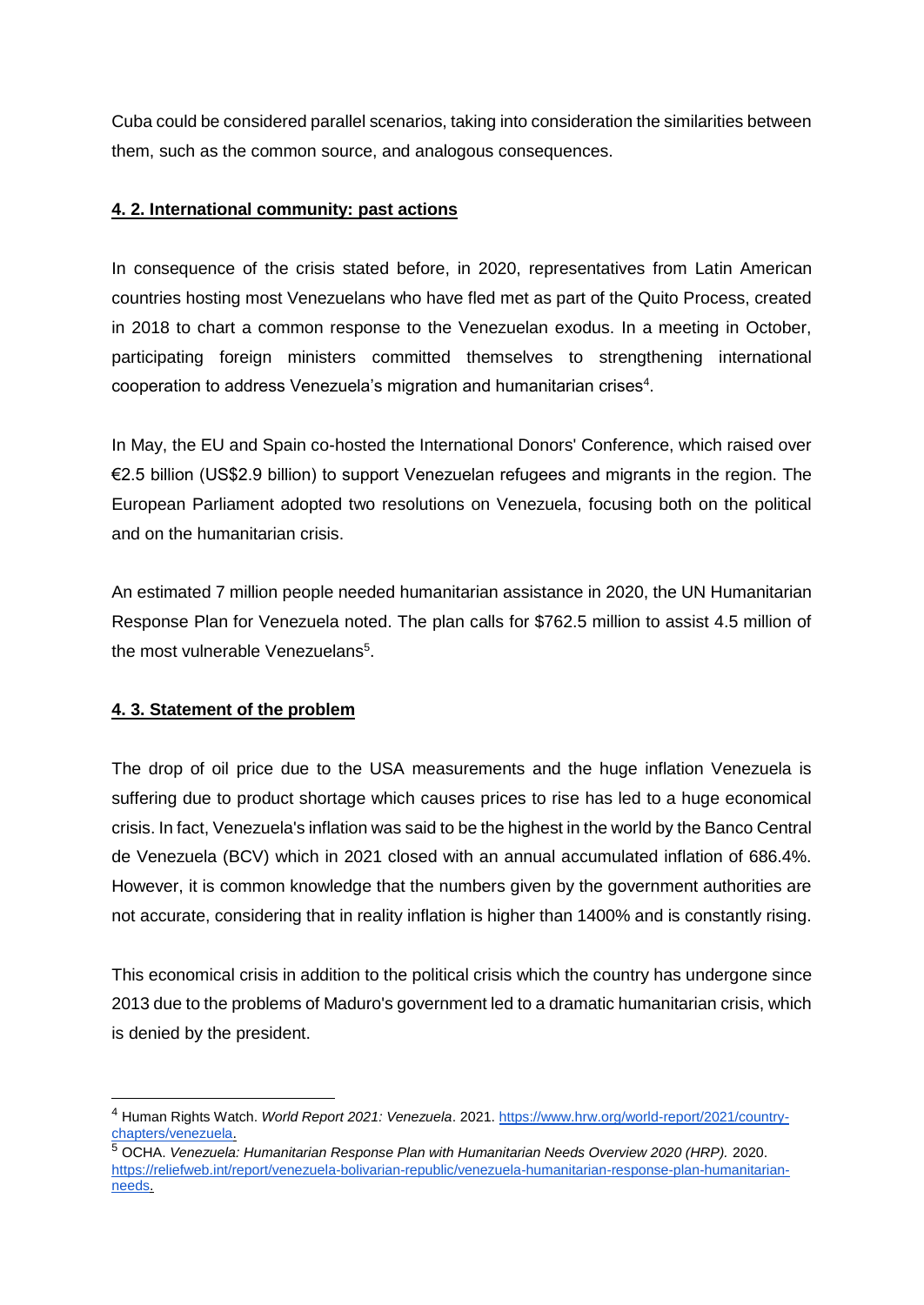Venezuela is suffering an exodus as people want to run away from violence, threats, insecurities and the lack of food, medicines and essential services. More than 5 million venezuelans are living in other countries, the majority of them in those which Venezuela has borders, becoming one of the biggest migratory crises in the world.







Source: UN International Organisation for Migration (IOM,September 2018),based on official available data and estimates.

The number on Venezuelan women, men and children leaving the country due to the crisis keeps growing and they arrive at the borders scared, tired and in situations of extreme necessity to be assisted. The United Nations Childrens' Fund (UNICEF) estimated that 1.1 million kids, considering those going out of their country, those going back

to it and those living in host and transit communities need protection and access to basic services.

There has been a rise of 8 thousand percent in the number of Venezuelans who ask for the condition of refugees since 2014, mainly in South America. Many Venezuelans which fulfill the criteria to be recognised as refugees decide to choose other paths which provide them a legal residency in the country, which are quicker to obtain and provide access to work, education and social services.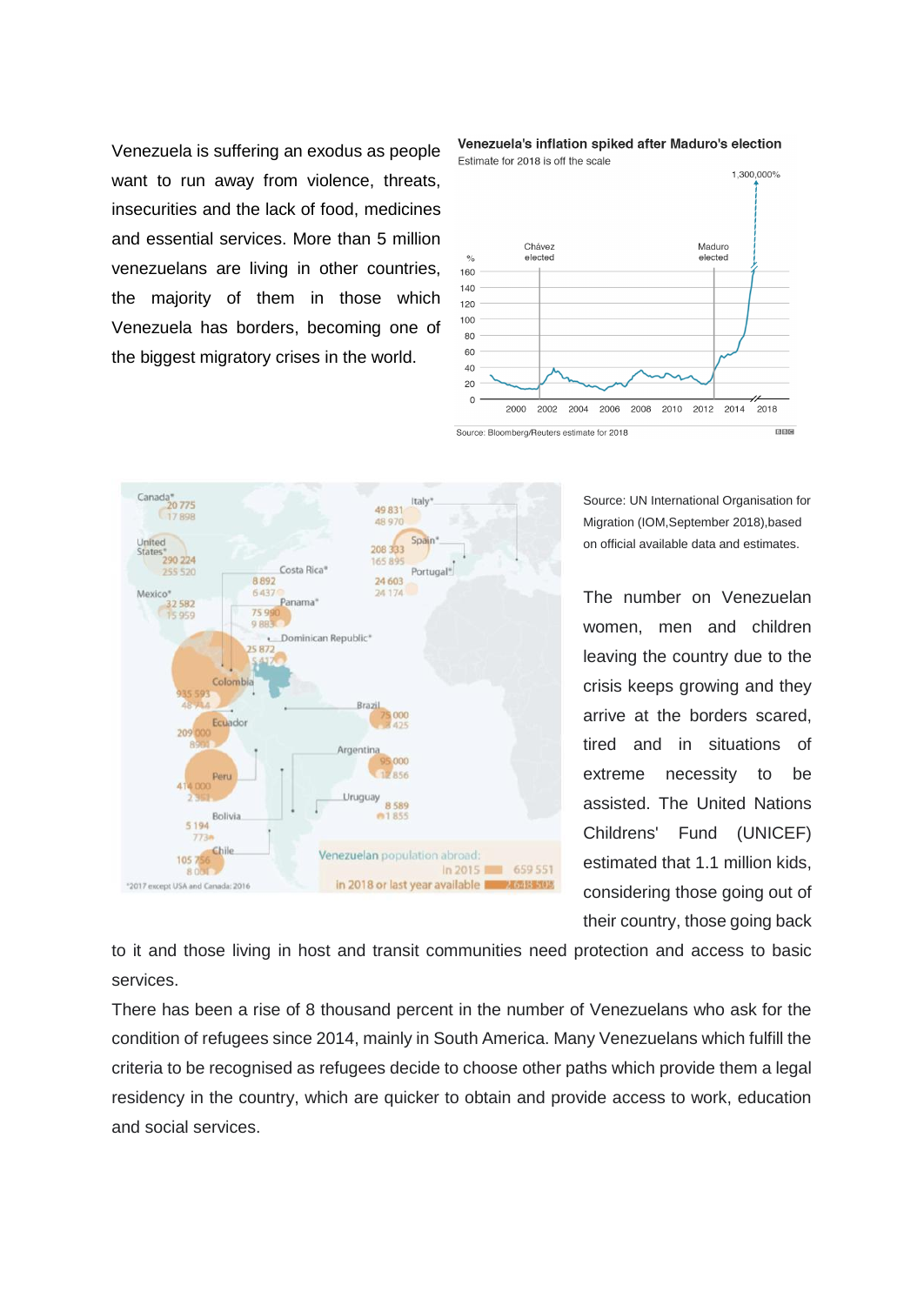However, hundreds of thousands Venezuelans remain without any kind of document or permit in order to stay in a legal way in the bordering countries, leading to a situation in which they lack access to rights and basic services. This makes venezuelan immigrants vulnerable to labour and sexual explotation, human trafficking, violence, discrimination and xenophobia.

# **4. 4. Case studies**

-

The complex migratory crisis of Venezuela can be seen from different approaches, and analyzed from diverse perspectives. Therefore, we advise delegates to look for their country's specific position and opinions regarding further actions to take on this matter. Specifically, it would be beneficial to focus on the three main case studies. This case studies reunite real-life situations that are currently taking place, but unfortunately, the International Community has failed to develop effective plans to mitigate the consequences of the Venezuelan crisis.

### **Case Study 1: Colombia-Venezuela border<sup>6</sup>**

For Venezuelans leaving the country, Colombia is one the most reachable countries for people in extremely poor conditions. Therefore, when crossing the border Venezuelans can suffer physical abuse, violence, and even death. People in the most desperate conditions (which constitutes most of the population) spend days walking, even with their babies in their arms, hoping to get somewhere where they can simply survive and earn enough money to support their families.

One of the biggest problems for the Colombian government due to this situation is the fact that most of the people entering the country are illegal immigrants. It would be important to consider the previous and explore alternatives to create a consensus between the Colombian government and the immigrants in order to stop the violence on the border. Another challenge is that no country wants to negotiate with the current dictator of Venezuela, Nicolás Maduro, because of his lack of reliability. Furthermore, the dictator of Venezuela supports the FARC, helping them with monetary resources, creating more disruption in their neighbor country.

<sup>6</sup> Valero, M. *La frontera colombo-venezolana: escenarios de conflicto*. Nueva Sociedad. 2020. [https://nuso.org/articulo/la-frontera-colombo-venezolana-escenarios-de-conflictos/.](https://nuso.org/articulo/la-frontera-colombo-venezolana-escenarios-de-conflictos/)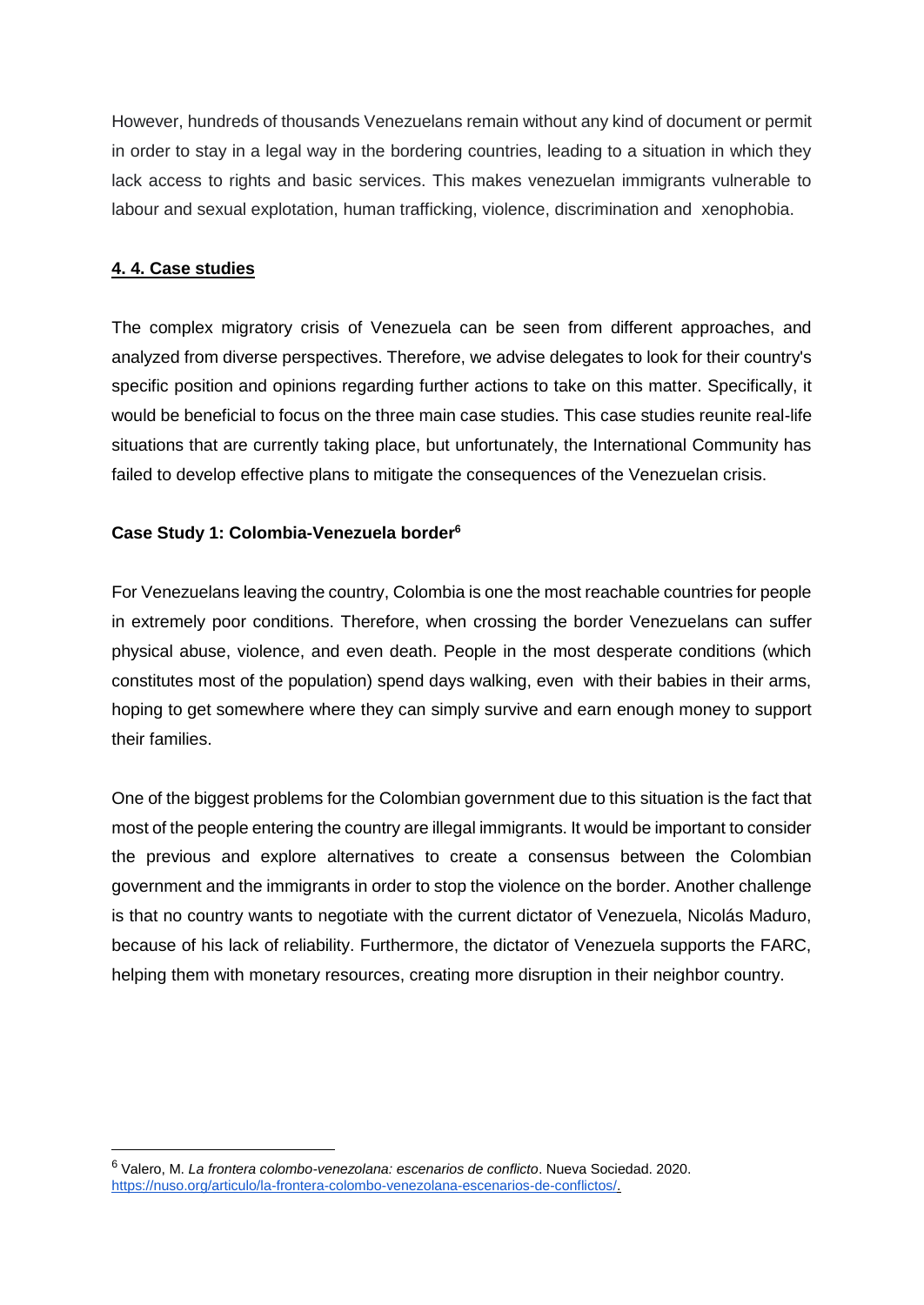#### **Case Study 2: Trinidad y Tobago**

Despite the fact that Colombia is one of the countries with more Venezuelan immigrants, surpassing one million, earlier this year a child was killed in her mothers arms by the National Armed Forces of Trinidad y Tobago. This is not the first case of extreme violence against venezuelan immigrants. Also, there have been cases of shipwrecks of Venezuelans trying to enter this nation. In this case a lot of questions must be considered. Should Trinidad y Tobago welcome these Venezuelan immigrants? How can these violence acts be prevented in the near future? What role does international law play in these situations?

#### **Case Study 3: Criminal groups in Peru**

-

In 2018, authorities in Peru detained five members of a dangerous Venezuelan criminal organization, or what is commonly referred to as a "mega-gang," known as the Train of Aragua (El Tren de Aragua) that operates in one of Venezuela's central coastal states.

Since the start of mass migration of Venezuelans to places like Aruba, Panama, Colombia and the United States, migrants have been captured committing petty crimes. However, the capture of several Train of Aragua members in Peru is an example of the expansion of Venezuelan organized crime groups in the region. The Train has more than 200 members who operate on the streets and thousands more that work from within Venezuela's prisons, including Héctor Guerrero, alias "Niño," the group's leader who is serving time in the Tocorón prison where he is the shot-caller, or "pran," as they are known inside the jails<sup>7</sup>. In this case, we must consider the migratory regulations that should be applied in order to prevent criminals entering other countries in the region. If this is not stopped, this could lead to major problems in the already damaged security of Latin America, and even the whole continent.

The following questions will be very useful to approach the previously explained situations, where ethics, national security, law, and human rights should come together to protect the innocent people affected by this issue.

<sup>7</sup> Venezuela Investigation Unit. *Capture of Venezuela Megabanda in Peru is Ominous Sign for the Region.* 2018. [https://insightcrime.org/news/analysis/capture-venezuela-mega-gang-peru-ominous-sign/.](https://insightcrime.org/news/analysis/capture-venezuela-mega-gang-peru-ominous-sign/)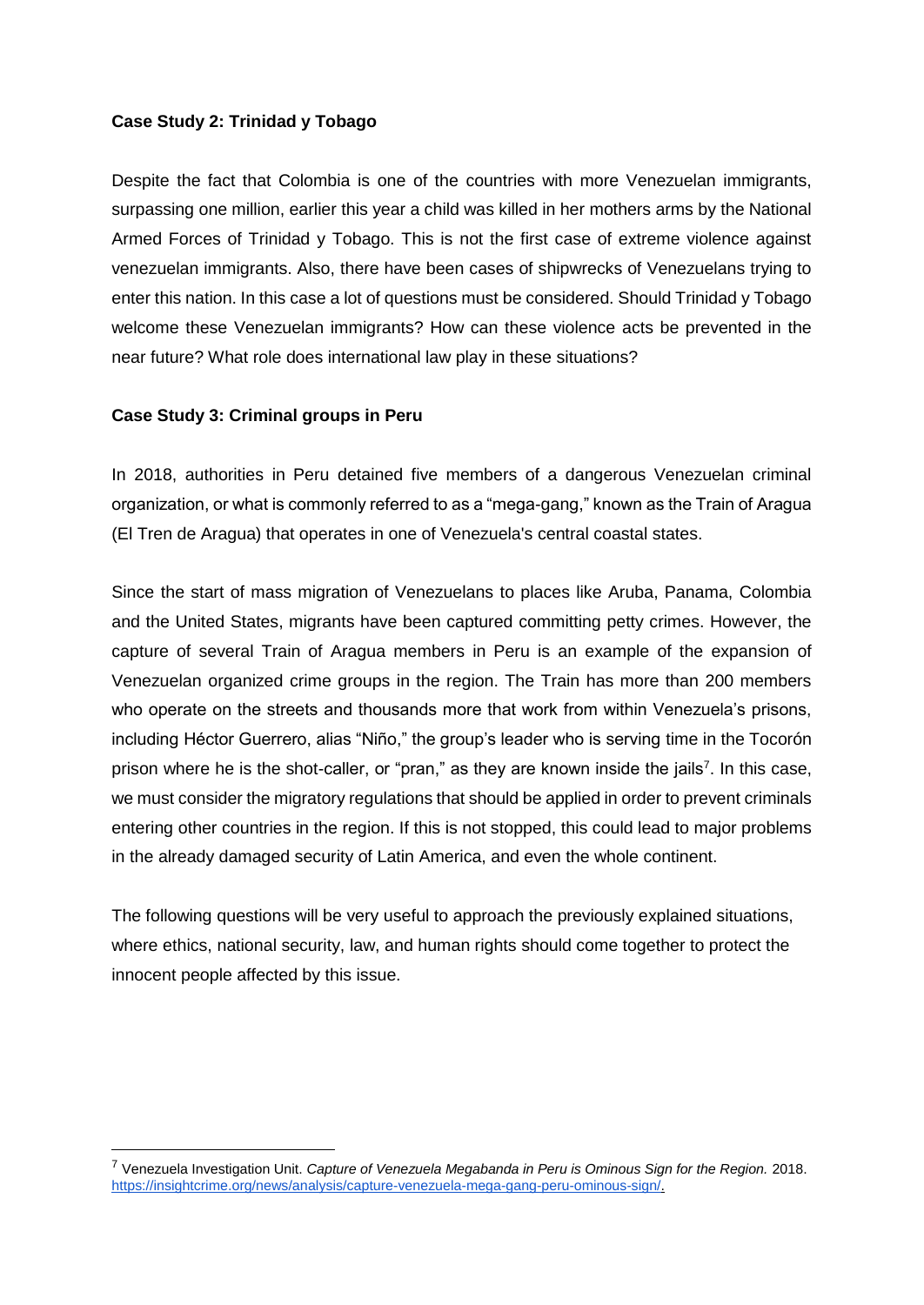# **5. GUIDING QUESTIONS**

- To what extent should regional governments protect Venezuelan refugees?
- What role does international law play in this migratory crisis? Should there be new suggestions in order to be truly respected by all countries?
- How does the Venezuelan humanitarian crisis affect your country?
- How does your country deal with Venezuelan refugees?
- Should policies be taken to ensure the security of Venezuelans (legal and illegal)?
- Should nations like Trinidad y Tobago welcome immigrants, despite the fact that they are also a country with economic, political, and humanitarian problems?
- How can developed countries help in these situations?
- What is the role of NGOs?